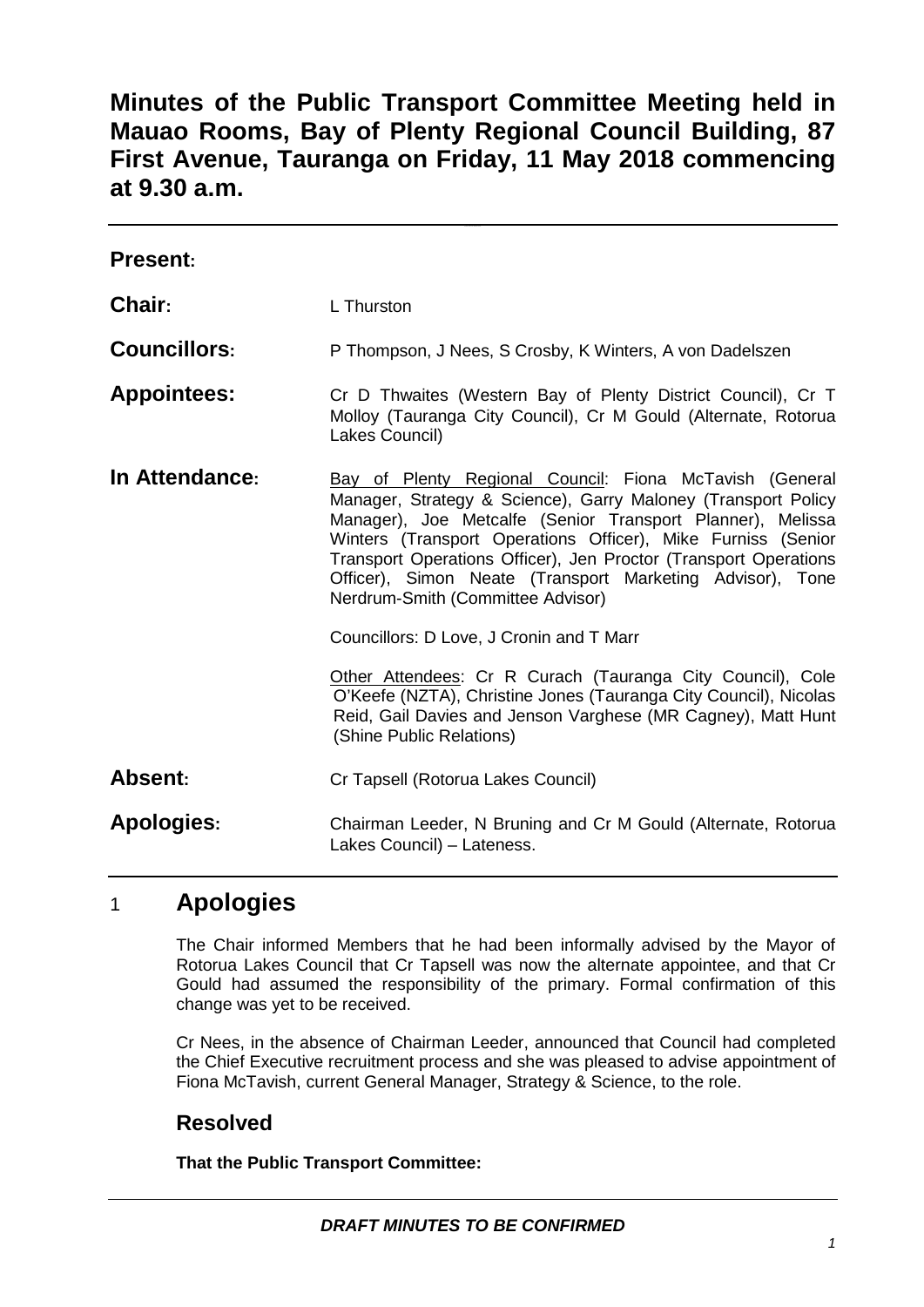- **1 Accepts the apologies tendered at the meeting from Chairman Leeder, N Bruning and Cr M Gould (Alternate, Rotorua Lakes Council) – lateness;**
- **2 Agrees that Cr R Curach and Christine Jones (Tauranga City Council) be formally invited to sit at the table with the Committee Members.**

**Thurston/Thompson CARRIED**

# 2 **Public Forum**

*Refer PowerPoint presentation – Objective ID A2873651*

**Glen Crowther** spoke to the PowerPoint presentation as follows:

#### Key Points

- Tauranga Transport Alignment Project (TTAP)
- Who is Endorsing this TTAP?
- Priority One supported TTAP in principle
- Urgent Action Needed
- Cars or Rapid Transit?
- 5 Point Plan
- Congestion Free PT Network
- Sought 'free' bus travel for school-age children to encourage increased use
- **Funding**
- Public Transport Funding
- A Golden Opportunity
- Provincial Growth Fund
- Or Congestion Free PT Network.

#### In Response to Questions

- There had been considerable discussion around the appropriate level of detail within the TTAP, with the decision being to provide a high level outline at this stage and for the individual councils to work on the more intricate details.
- Recognised that more public transport infrastructure/bus lanes would be required to make a difference to current congestion.
- Negativity associated with any increase in rates if school children travelled for free could be addressed through emphasising the positive effects; introduction of incentives for adult to use public transport etc.
- Options for increased use of public transport, e.g. introduction of targeted road charges, could be explored.
- Regional fuel tax should be further investigated as a funding opportunity.
- Suggested a bolder, more flexible pricing structure to increase public transport patronage.

#### Members' Comments

• Acknowledged the positive social impact of free bus travel for school children.

#### **Anna Larsen** provided a verbal presentation as follows:

#### Key Points

• Worked for the Welcome Bay Community Association, however was addressing the Committee as a private citizen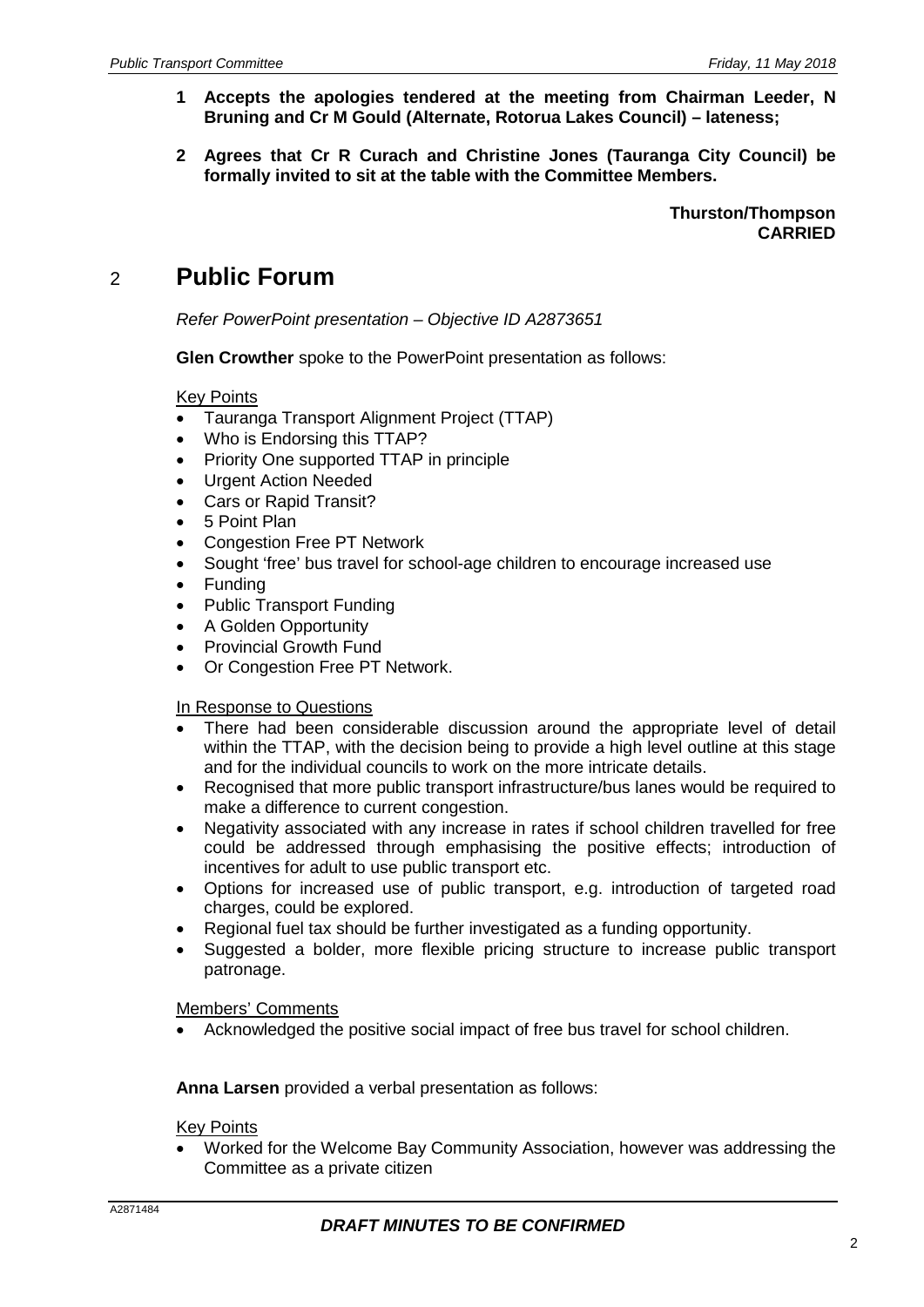- Changes in driving patterns meant parents now took children to school on their way to work.
- Car travel could prove cheaper than the bus when you had several children.
- Being unable to pay for the bus was a real situation for many people, with children not going to school when there were no alternative means of transport.
- There was no schooling beyond primary level in Welcome Bay, which meant secondary students had to travel out of the suburb.
- Encouraged Council to obtain further socio-economic data in co-operation with schools and community groups to support the proposal for free student bus fares.
- Suggested a free school bus trial for approximately 18 months.

### **Attendance**

Cr M Gould entered the meeting at 10:20 am.

# 3 **General Business and Tabled Items**

Noted *tabled item 1* – Letter from Chair Thurston to the Hon Chris Hipkins, Minister of Education: Request for School Transport Assistance – Pāpāmoa, Tauranga.

# 4 **Declaration of Conflicts of Interest**

Nil

### 5 **Previous Minutes**

### 5.1 **Public Transport Committee Minutes - 9 February 2018**

### **Resolved**

**That the Public Transport Committee:**

- **3 Confirms the Public Transport Committee minutes - 9 February 2018 with the following amendments:**
	- **- Apologies: von Dadelszen & Thwaites remove 'for absence'**
	- **- Cr Malloy change to Cr Molloy.**

**Winters/Thompson CARRIED**

# 5.2 **Public Transport Technology**

Melissa Winters (Transport Operations Officer) introduced the presenters Nicolas Reid, Gail Davies and Jenson Varghese (MR Cagney) who provided an update on progress with a real-time system and other technology projects.

*Refer PowerPoint presentation – Objective ID A2873612*

Key Points

- **Study Objective**
- Approach
- **Key Strategic Questions**
- Global Megatrends
- Megatrends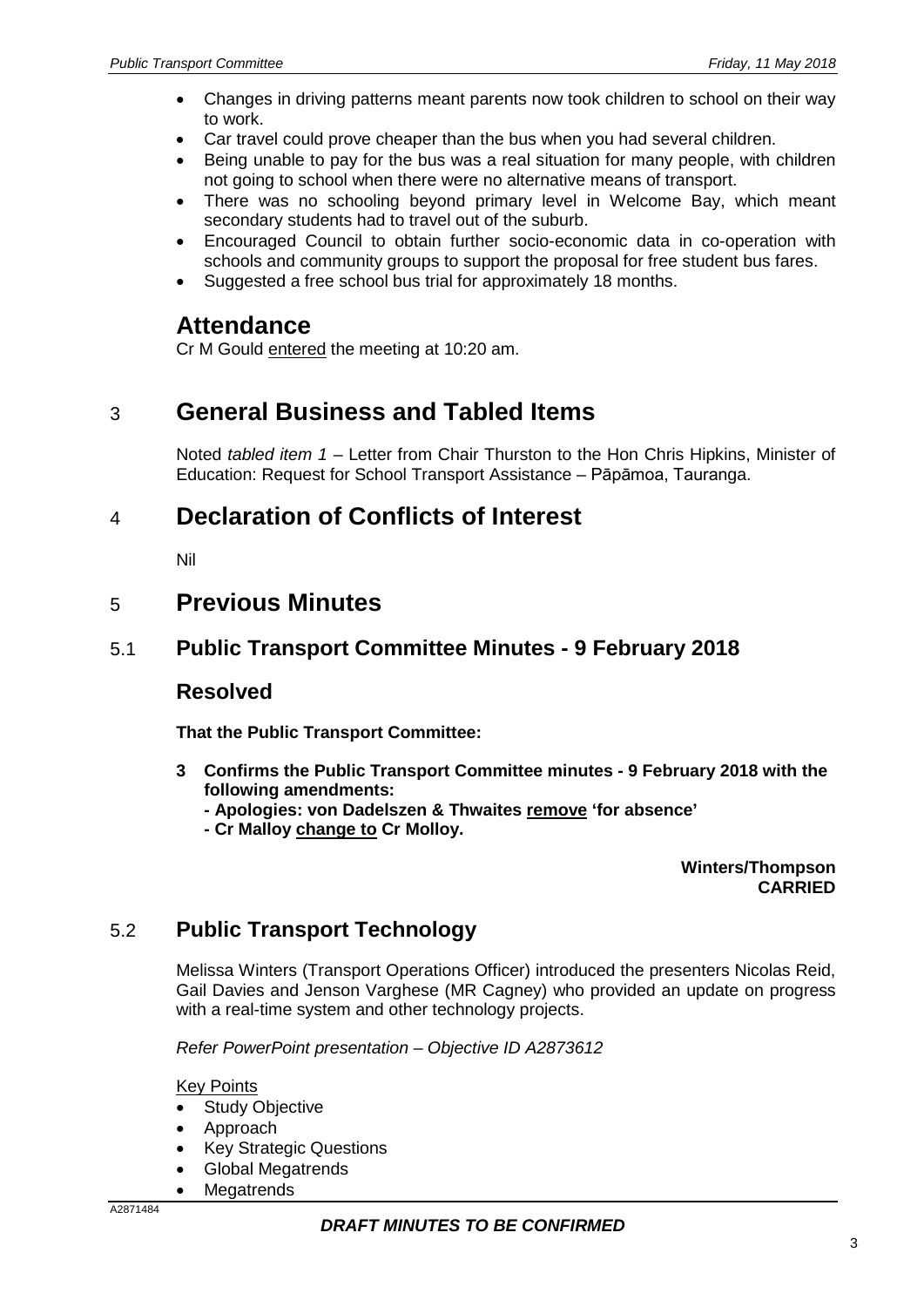- Key Regional Challenges
- Drivers of PT Choice Potential Users
- Fleet/Fuel Technologies
- Buses needed to be in the right place at the right time to be effective
- The Sharing Economy
- Shared services were convenient, accessible, personal and 'real time'
- Mobile Apps
- On-Demand Buses via Apps
- There were Apps that provided an 'uber for buses' functionality
- Mobility as a Service
- Transport is Changing
- Benefits for BOPRC
- Longer Term Recommendations.

#### In Response to Questions

- Frequency and ease of access would generally create a more attractive bus service.
- The millennium generation was more discerning, which translated to convenience, access and cost considerations, rather than environmental benefits.
- Wi-Fi on the buses was more of a nice-to-have than a need-to-have, especially on shorter commuter routes.

#### Members' Comments

- 'Uber buses' might provide a higher level of flexibility than traditional public transport, especially for an aging population where mobility was an issue.
- Noted that the Transit App that advised where the buses were on the route had been in trial for some time and was being used by commuters.

Members received *tabled item 2* – information regarding how to access the Transit App.

#### Staff Follow-up

• Presentation regarding public transport alternative options and models in New South Wales to be provided to Members.

### **Resolved**

**That the Public Transport Committee under its delegated authority:**

- **1 Receives the report, Public Transport Technology;**
- **2 Continues to endorse the provision of passenger Wi-Fi on Western Bay of Plenty Public Transport Blueprint bus services;**
- **3 Receives updates on new technology and its relativity to the Bay of Plenty.**

**Winters/Thompson CARRIED**

# **Adjournment**

The meeting adjourned at 11.02 am and reconvened at 11.20 am.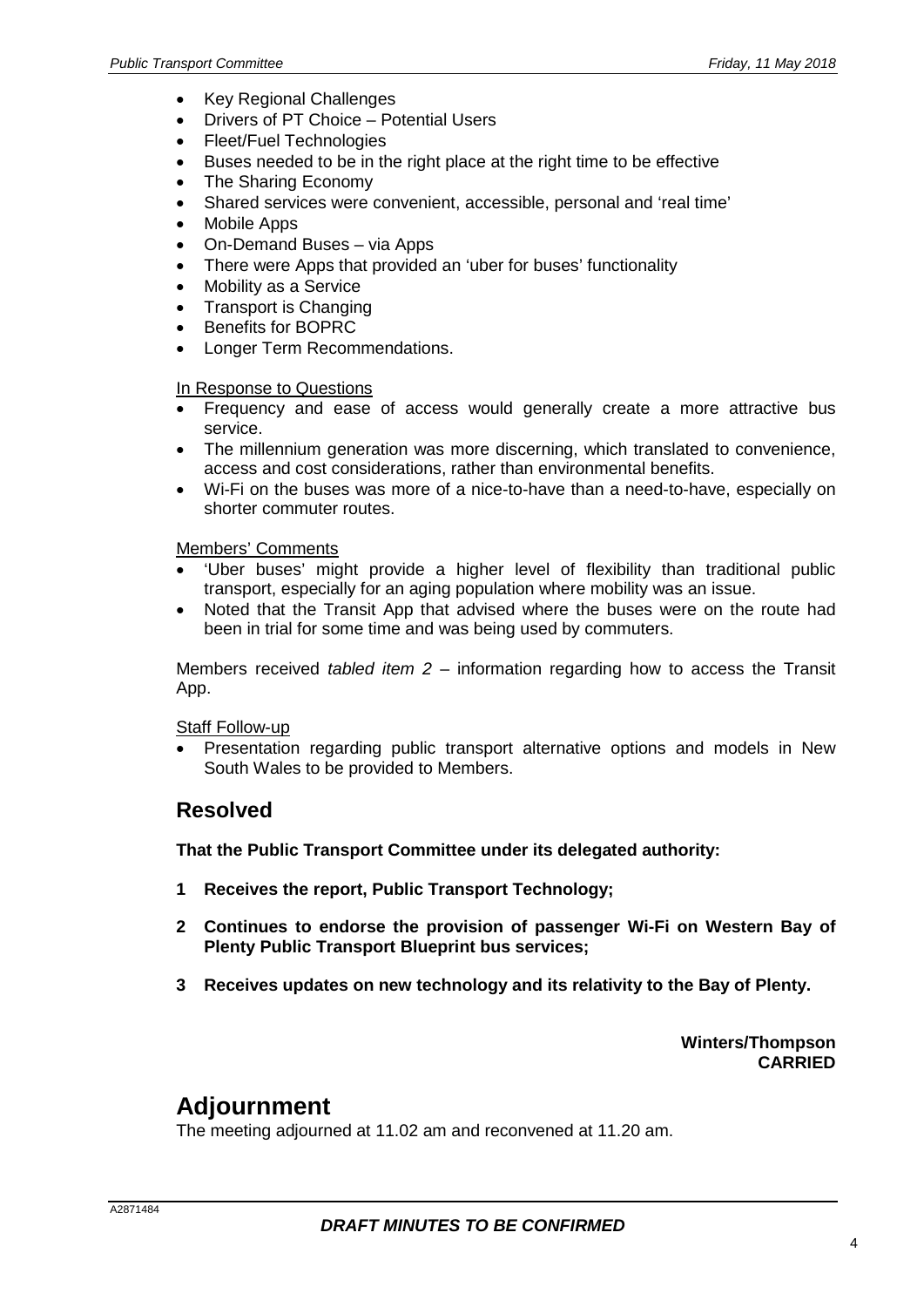# 6 **Reports**

# 6.1 **New Zealand Transport Agency (NZTA) Update**

Cole O'Keefe (NZTA) updated the Committee on current New Zealand Transport Agency national and regional initiatives as follows:

#### Key Points

- Submission on the Investment Assessment Programme (IAF) would close on Friday, 18 May 2018. The IAF was a tool to prioritise the projects and initiatives to give effect to the Government Policy Statement (GPS).
- The 'liveable cities' concept related to the GPS.
- NZTA's regional programme was required to align with the priorities in the new GPS.
- There was at this stage only a high-level indication of prioritisation and further level of details was yet to be developed.
- Information regarding the national trial for mobility as a service was about to be finalised and updates would be provided at the next meeting of the Committee.

#### Members' Comments

- Concerned that the current priorities might not fully meet the provisions of the new GPS, yet 'starting again' would not necessarily be a better option.
- The new GPS had created a situation where NZTA and authorities were required to re-evaluate its projects and strategies to ensure they aligned with the amended priorities.

#### Christine Jones' (TCC) Comments

- TCC and BOPRC priorities fell within the parameters of the Public Transport Blue Print, and Stage 1 of this remained relatively unchanged.
- Public Transport scoping exercises would take place over the next few weeks and any short/medium/long term changes should be clearly identified.
- Further research would be undertaken once the finalised GPS had been presented.

### **Resolved**

#### **That the Public Transport Committee under its delegated authority:**

**1 Receives the report, New Zealand Transport Agency Update.**

**Crosby/Nees CARRIED**

**2 Identifies the implications of aligning the Western Bay of Plenty Public Transport Blueprint, Bay of Plenty Regional Public Transport Plan and Tauranga Programme Business Case to the 2018 Government Policy Statement on Land Transport, the Provincial Growth Fund and the National Policy Statement on Urban Development Capacity.**

> **Thompson/von Dadelszen CARRIED**

# 6.2 **Regional Public Transport Plan Draft for Consultation**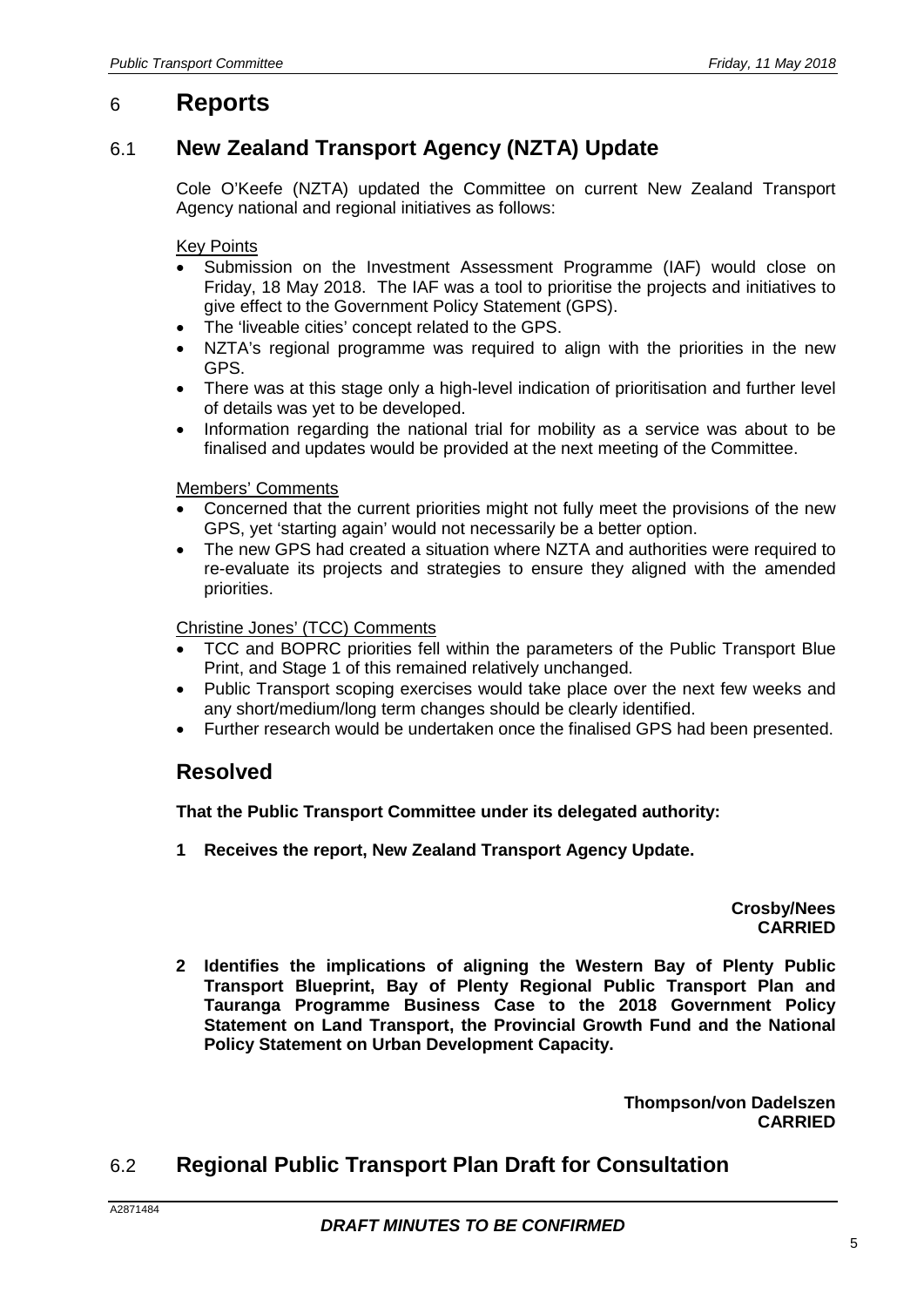#### *Refer PowerPoint presentation – Objective ID A2873467*

Garry Maloney (Transport Policy Manager) and Joe Metcalfe (Senior Transport Planner) provided an update as follows:

#### Presenters' Key Points

- Regional Public Transport Plan (RPTP)
- **Editorial Corrections**
- Significant Changes
- Process to Adopt
- **Stakeholders to Consult**
- Regional Land Transport Plan and the Long Term Plan would provide the funding mechanisms for the RPTP, which was an operational, rather than strategic, document
- Legislation prescribed a number of stakeholders Council was required to consult.
- Recognised the merit of establishing a policy around the use of pilots and trials to gauge the response of the community, however this had not been progressed as it might be too descriptive and limiting.

#### Members' Comments

- Sought an opportunity to provide comprehensive feedback prior to the Plan being released for consultation.
- Concerned that the document was relatively static and not reflective of the changing environment Council operated within.
- Council should be prepared for requests for public involvement in the consultation process.
- Suggested a review sooner than the three year timeframe stipulated by legislation.
- Public Transport was of high public interest and engagement with stakeholders was a key consideration.
- Cost/benefit analysis should include social impacts.

### **Resolved**

**That the Public Transport Committee under its delegated authority:**

- **1 Receives the report, Regional Public Transport Plan Draft for Consultation;**
- **2 Notes that the document will be released for targeted consultation only, due to recent consultation on the Public Transport Blueprint, Long Term Plan, and Regional Land Transport Plan;**
- **3 Confirms that the consultation process outlined in this document is consistent with the Land Transport Management Act requirements and the Local Government Act principles of consultation;**
- **4 Approves the Draft Public Transport Plan for consultation with stakeholders.**

**Thurston/van Dadelszen CARRIED**

### 6.3 **Public Transport Blueprint - Progress Update / Western Bay Multi-Modal Transport System**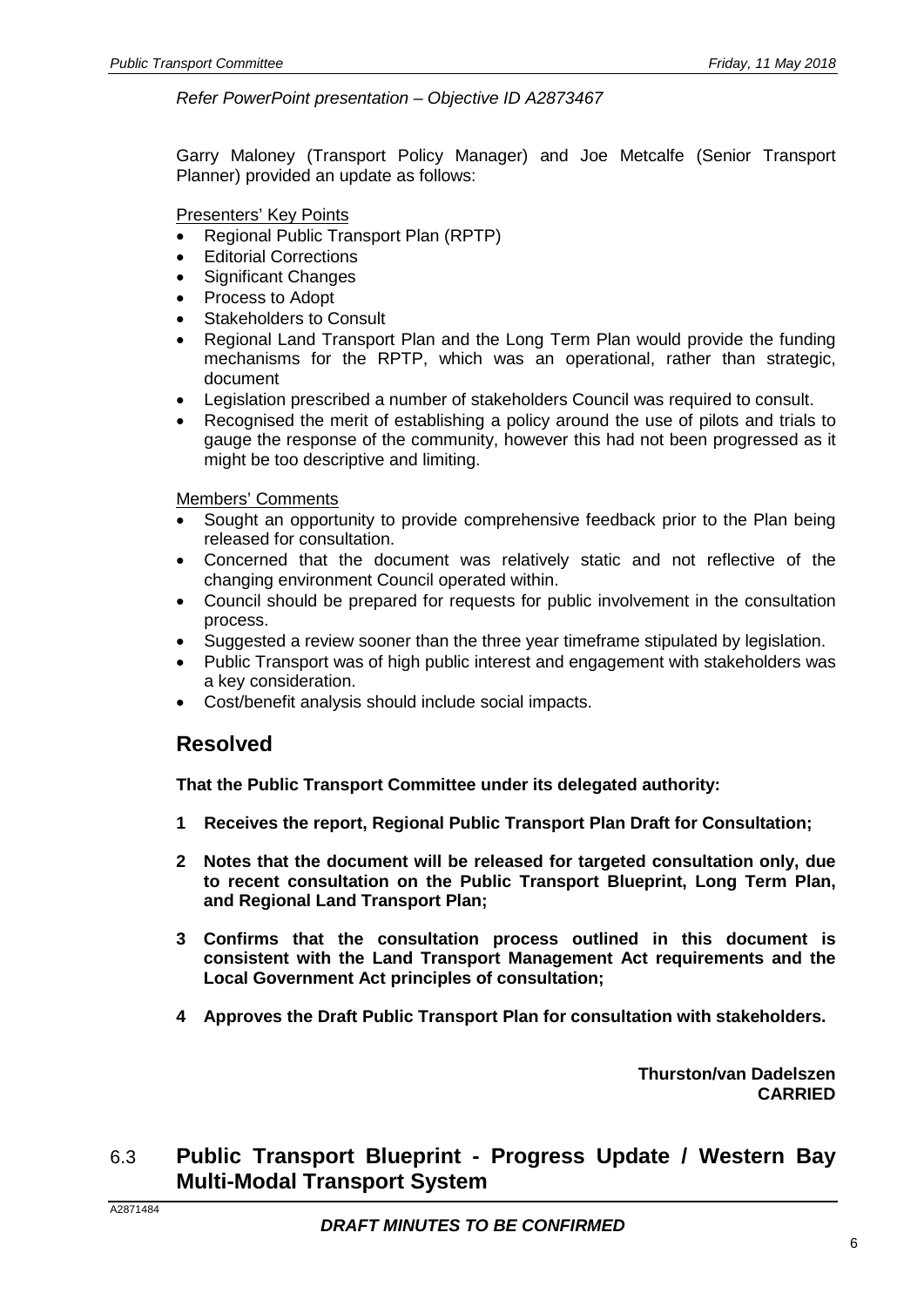#### **Western Bay Multi-Modal Transport System**

#### *Refer PowerPoint presentation – Objective ID A2871972*

Fiona McTavish (General Manager, Strategy & Science) and Garry Maloney (Transport Policy Manager) provided a presentation as follows:

#### Key Points

- Western Bay Multi-Modal Transport System
- An ever changing environment
- Delivery with new Government Direction
- Currently in Western Bay
- Aligned to new Government Direction
- Western Bay Multi-Modal Transport System Challenge
- Planned LTP Public Transport Funding
- PT Funding (10+ years)
- We are Partnering with Government to Address the Gaps
- Provincial Growth Fund
- Guiding Principles
- 'Surge Regions'
- Three Investment Tiers
- Enabling Infrastructure Projects
- **Criteria**
- How does WBOP multi-modal stack up?
- Recommendation.

#### **Public Transport Blueprint - Progress Update**

#### *Refer PowerPoint presentation – Objective ID A2873469*

Garry Maloney (Transport Policy Manager), Joe Metcalfe (Senior Transport Planner), Melissa Winters (Transport Operations Officer) and Mike Furniss (Senior Transport Operations Officer) provided a presentation as follows:

#### Key Points

- **Blueprint Update**
- Procurement
- Successful Tender Outcomes
- Variations to Blueprint network
- School Transport
- Interchange Facilities
- Service changes required
- LTP PT Investment
- Submission to TCC LTP
- Known Funding Gaps (0-10 years)
- Over the next three years
- PT Funding (10+ years)
- **Other Funding Options.**
- This was an update only and the Committee was not asked to endorse the Blueprint pre-LTP deliberations.

#### Christine Jones (Tauranga City Council)' Comments

• Design and safety aspects of bus interchanges meant construction and installation was taking longer than initially expected.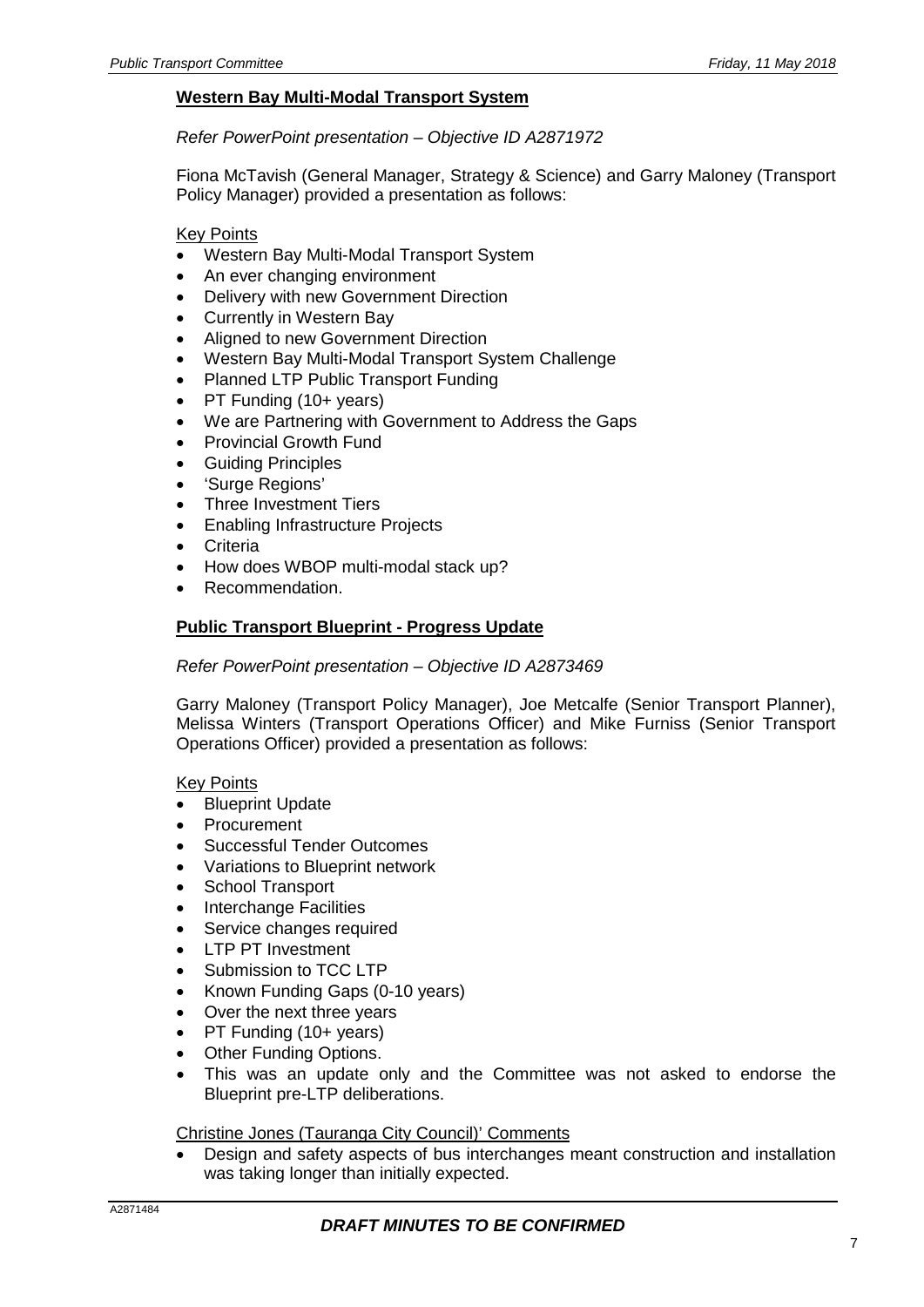- The aim was to ensure long term solutions for the shelters, rather than temporary 'fixes'.
- Positive engagement with the community was paramount when considering public transport changes that would have an impact on private and neighbourhood environments.

#### Staff Follow-up

• Review the City Loop Service through the Gate Pa shops as part of the report-back at the next meeting of the Committee.

### **Resolved**

**That the Public Transport Committee under its delegated authority:**

- **1 Receives the presentation, Western Bay Multi-Modal Transport System;**
- **2 Agrees that the Regional Council, working with SmartGrowth partners:**
	- **Prioritise the components that comprise an effective Western Bay multimodal transport system;**
	- **Which are unable to be funded from other investment streams; and**
	- **Submit an application to the Provincial Growth Fund to advance delivery of that system.**

**Thompson/Gould CARRIED**

**That the Public Transport Committee under its delegated authority:**

**1 Receives the report, Public Transport Blueprint - Progress update.**

**Molloy/Thwaites CARRIED**

### 6.4 **Free Transport for School Students**

*Refer PowerPoint presentation – Objective ID A2870165*

Garry Maloney (Manager Transport Policy) and Melissa Winters (Transport Operations Officer) provided the following outline regarding outcomes sought from providing free school transport for students:

#### Key Points

- Why Make it Free
- Who Pays and How Much?
- Why Not Use the Bus
- Perception
- Bus vs Car Travel (per week)
- Primary Student Travel (AM)
- Secondary Student Travel (AM)
- Patronage Impact?
- Welcome Bay School Transport
- February 2018 Solution
- Primary Student Travel (PM)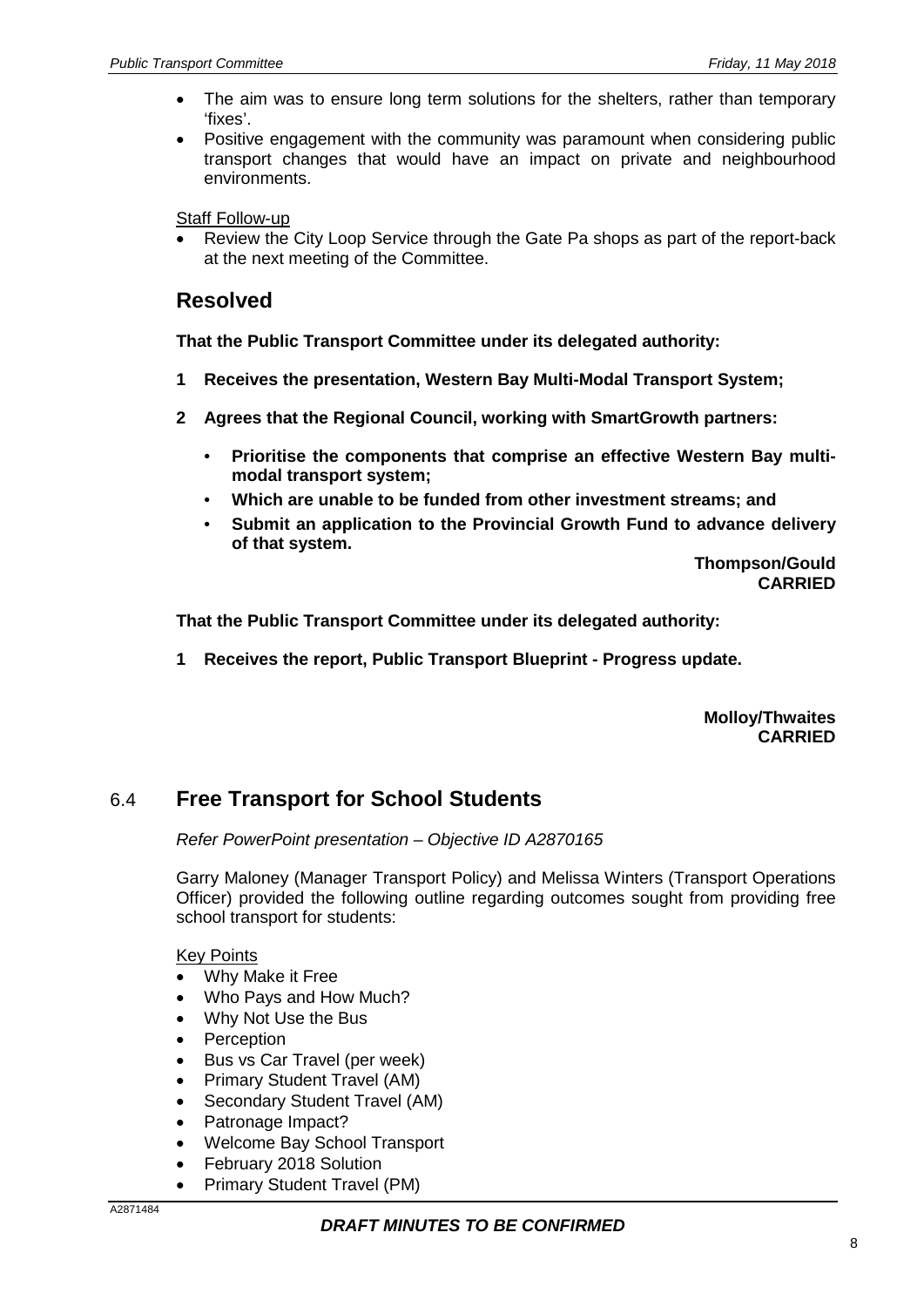- Secondary Student Travel (PM)
- Welcome Bay Costs
- Funding Models
- Is there a case for investment?

#### Members' Comments

- Suggested a staged approach and await the completion of the Hairini Bypass prior to making any changes to the school bus service.
- Cost of children's bus travel to and from school was a challenge for low income families.
- Encouraged a trial for free school bus travel in/out of Welcome Bay.

Christine Jones (Tauranga City Council)' Comments

- Modelling had been undertaken with regards to traffic movements and bus prioritisation.
- Was working with NZTA to make the northern slip-lane through the Hairini Roundabout a bus priority lane.
- The current Baypark to Bayfair (B2B) developments had diverted traffic to the Welcome Bay roundabout, which created significant congestion issues.
- Important to consider the wider network impacts and connectivity before altering bus services.
- All-day bus lane for Welcome Bay commuters was being investigated.
- Was considering opportunities to prioritise bus travel through Arataki/Golf Road and consultation would be undertaken once the Arataki Interchange location had been decided.

### **Resolved**

**That the Public Transport Committee under its delegated authority:**

**1 Receives the report, Free Transport for School Students.**

**That the Public Transport Committee recommends that the Regional Council:**

- **2 Agrees as part of 2018 – 2028 Long Term Plan deliberations continue to allocate additional budget of about \$100,000 in the 2018-19 financial year to further investigate the cost and benefits and wider implications of providing free school transport in Tauranga;**
- **3 Agrees to fast track an investigation to trial a school student fare-free Welcome Bay bus services, and that TCC and BOPRC consider allocating funding in their 2018 – 2028 Long Term Plans to implement a trial in 2018/19;**
- **4 Confirms that the decision has a medium level of significance as determined by the Council's Significance and Engagement Policy. Council has identified and assessed different options and considered community views as part of making the decision, in proportion to the level of significance.**

**Thompson/von Dadelszen CARRIED**

# **Adjournment / Attendance**

The meeting adjourned at 1.20 pm and reconvened at 1.50 pm. Crs: A von Dadelszen and P Thompson withdrew from the meeting.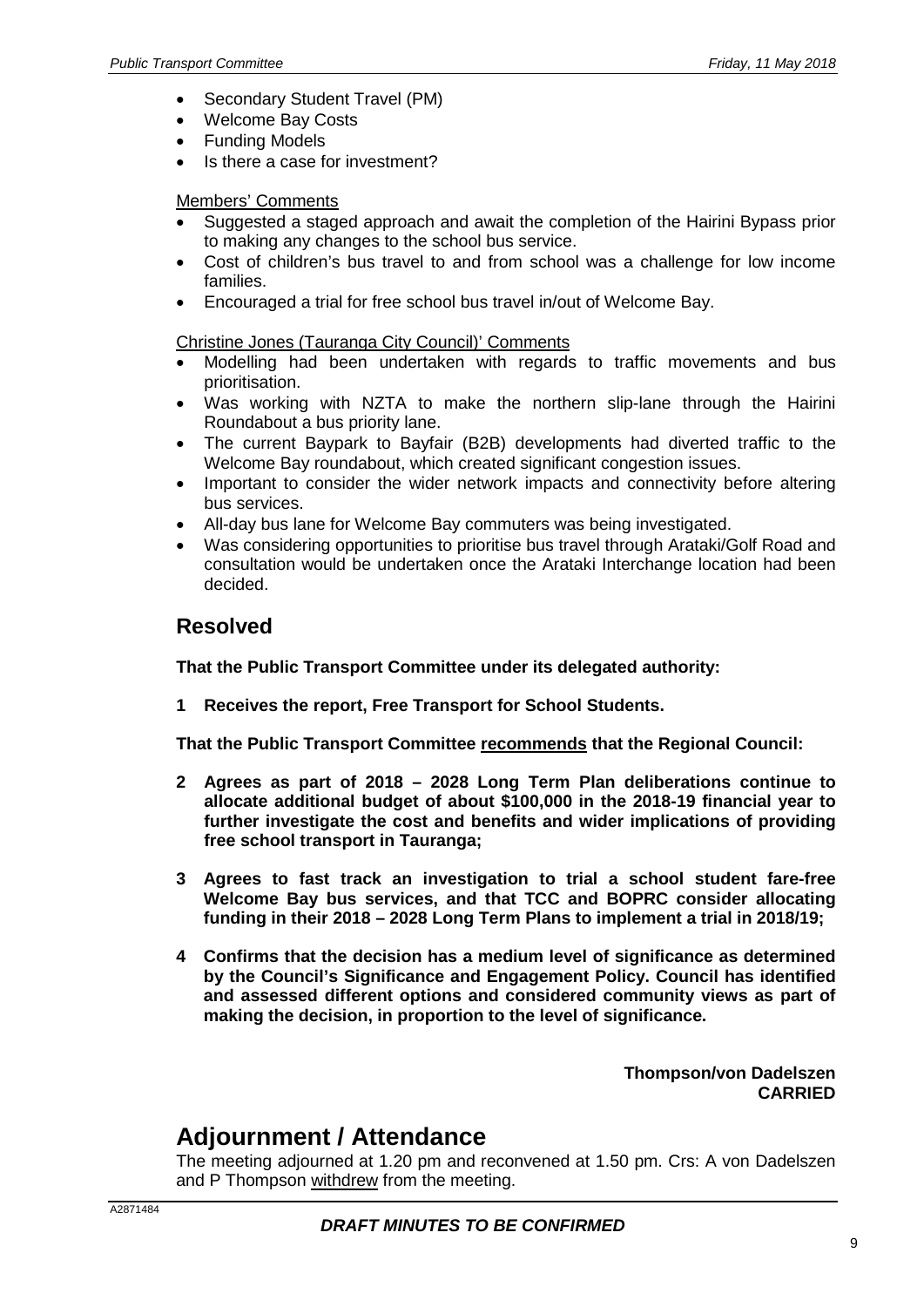### 6.5 **Request for Regional Education Bus Services**

Joe Metcalfe (Senior Transport Planner) provided information in regard to a request received for regional bus services that would support tertiary education institutes, including the new University of Waikato campus.

### **Resolved**

**That the Public Transport Committee under its delegated authority:**

**1 Receives the report, Request for Regional Education bus services.**

**Winters/Gould CARRIED**

### 6.6 **Request for Changes to Kawerau Bus Service**

### **Resolved**

**That the Public Transport Committee under its delegated authority:**

**1 Receives the report, Request for Changes to Kawerau Bus Service.**

**Gould/Crosby CARRIED**

### 6.7 **Murupara Bus Service**

Joe Metcalfe (Senior Transport Planner) and Jen Proctor (Transport Operations Officer) advised Members of the need to potentially change the Murupara bus service.

### **Resolved**

**That the Public Transport Committee under its delegated authority:**

**1 Receives the report, Murupara Bus Service.**

**Winters/Molloy CARRIED**

### 6.8 **Maxi Taxis in the Eastern Bay of Plenty**

### **Resolved**

**That the Public Transport Committee under its delegated authority:**

**1 Receives the report, Maxi Taxis in the Eastern Bay of Plenty.**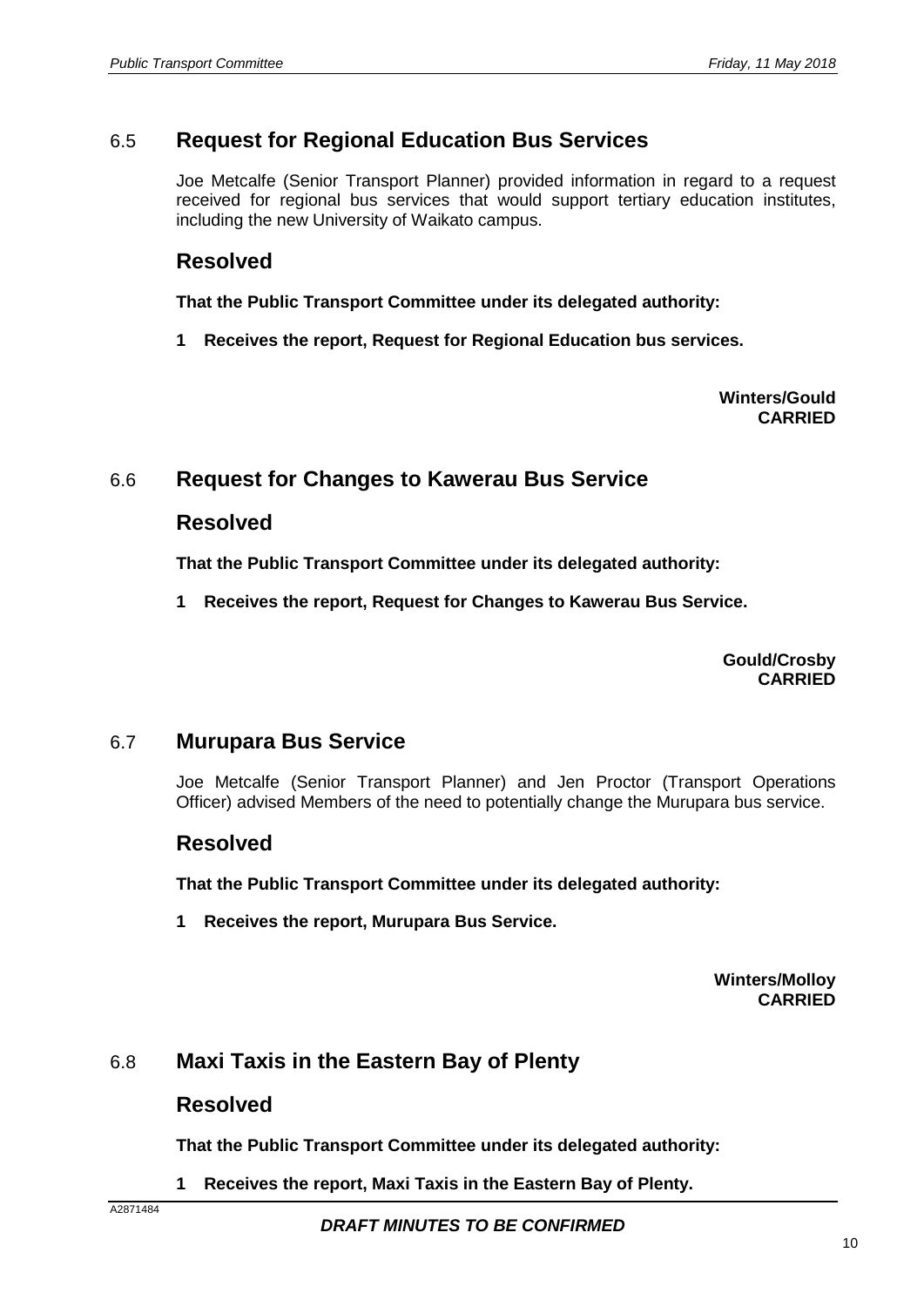#### **Thurston/Thwaites CARRIED**

## 6.9 **Public Transport Promotional Activity**

*Refer Video presentation – Objective ID A2868510*

Simon Neates (Transport Marketing Advisor) presented a video of recent and upcoming public transport promotional activities.

#### Key Points

- Current bus users would be targeted for promotion of the Transit App.
- The Transit App was well established and used in more than 150 cities across the world.
- Council partnered with the App providers and promotional activities, e.g. push notifications, could be developed .
- Was working with Rotorua regarding promotional opportunities for increased bus use, e.g. through the Rotorua Aquatics Centre and associated radio station.

### **Resolved**

**That the Public Transport Committee under its delegated authority:**

**1 Receives the report, Public Transport Promotional Activity.**

**Thurston/Nees CARRIED**

### 6.10 **Performance of Public Transport Services for July 2017 to March 2018**

Melissa Winters (Transport Operations Officer), Mike Furniss (Senior Transport Operations Officer) and Jen Proctor (Transport Operations Officer) responded to questions of the report.

Key Points

- As not all data from the Ōhope and KatiKati service was available, the information provided had a recognised margin of error.
- Was actively looking at ways to improve the service provided, and all complaints were taken seriously.
- Delays could have a number of causes, e.g. mechanical issues or heavy loadings (i.e. high number of passengers).
- A plan for the Ōmokoroa/KatiKati bus service was being investigated in conjunction with the Public Transport Blueprint.

### **Resolved**

**That the Public Transport Committee under its delegated authority:**

**1 Receives the report, Performance of Public Transport Services for July 2017 to March 2018.**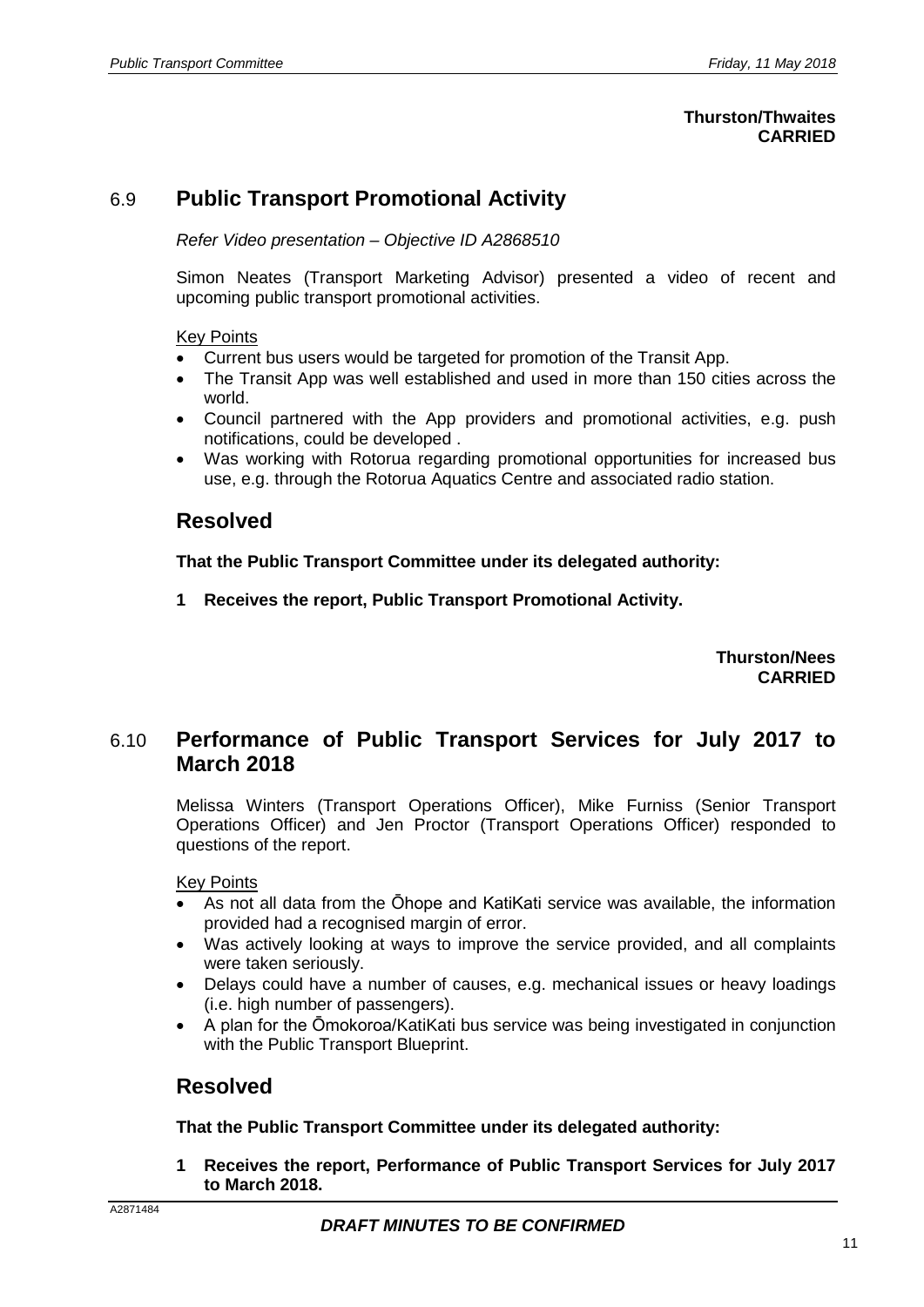#### **Thurston/Nees CARRIED**

# **Attendance**

Cr Thompson entered the meeting at 2.09 pm.

### 6.11 **Other Matters of Interest**

Garry Maloney (Transport Policy Manager) provided an outline of the report.

### **Resolved**

**That the Public Transport Committee under its delegated authority:**

**1 Receives the report, Other Matters of Interest.**

#### **Thurston/Thwaites CARRIED**

### 6.12 **Public Excluded Section**

### **Resolved**

**Resolution to exclude the public**

**THAT the public be excluded from the following parts of the proceedings of this meeting.**

**The general subject of each matter to be considered while the public is excluded, the reason for passing this resolution in relation to each matter, and the specific grounds under section 48(1) of the Local Government Official Information and Meetings Act 1987 for the passing of this resolution are as follows:**

| <b>Subject</b><br><b>of</b><br>General<br><b>Matter to be Considered</b>                    | Reason for passing this<br>resolution in relation to this<br>matter    | <b>Grounds under Section 48(1)</b><br>LGOIMA 1987 for passing<br>this resolution |
|---------------------------------------------------------------------------------------------|------------------------------------------------------------------------|----------------------------------------------------------------------------------|
| <b>Public Excluded Public</b><br><b>Transport Committee</b><br>minutes - 9 February<br>2018 | Please refer to the relevant<br>clause in the open meeting<br>minutes. | Good reason for withholding<br><b>Section</b><br>under<br>exists<br>$48(1)(a)$ . |
| <b>Regional</b><br>Integrated<br><b>Ticketing</b><br><b>System</b><br><b>Update</b>         | To carry out commercial<br>and industrial negotiations                 | Good reason for withholding<br>exists under Section 48(1)(a)                     |
| Waihi<br><b>Service</b><br><b>Beach</b><br>Update                                           | To protect the commercial<br>position of an individual                 | Good reason for withholding<br>exists under Section 48(1)(a)                     |

#### **Thurston/Nees**